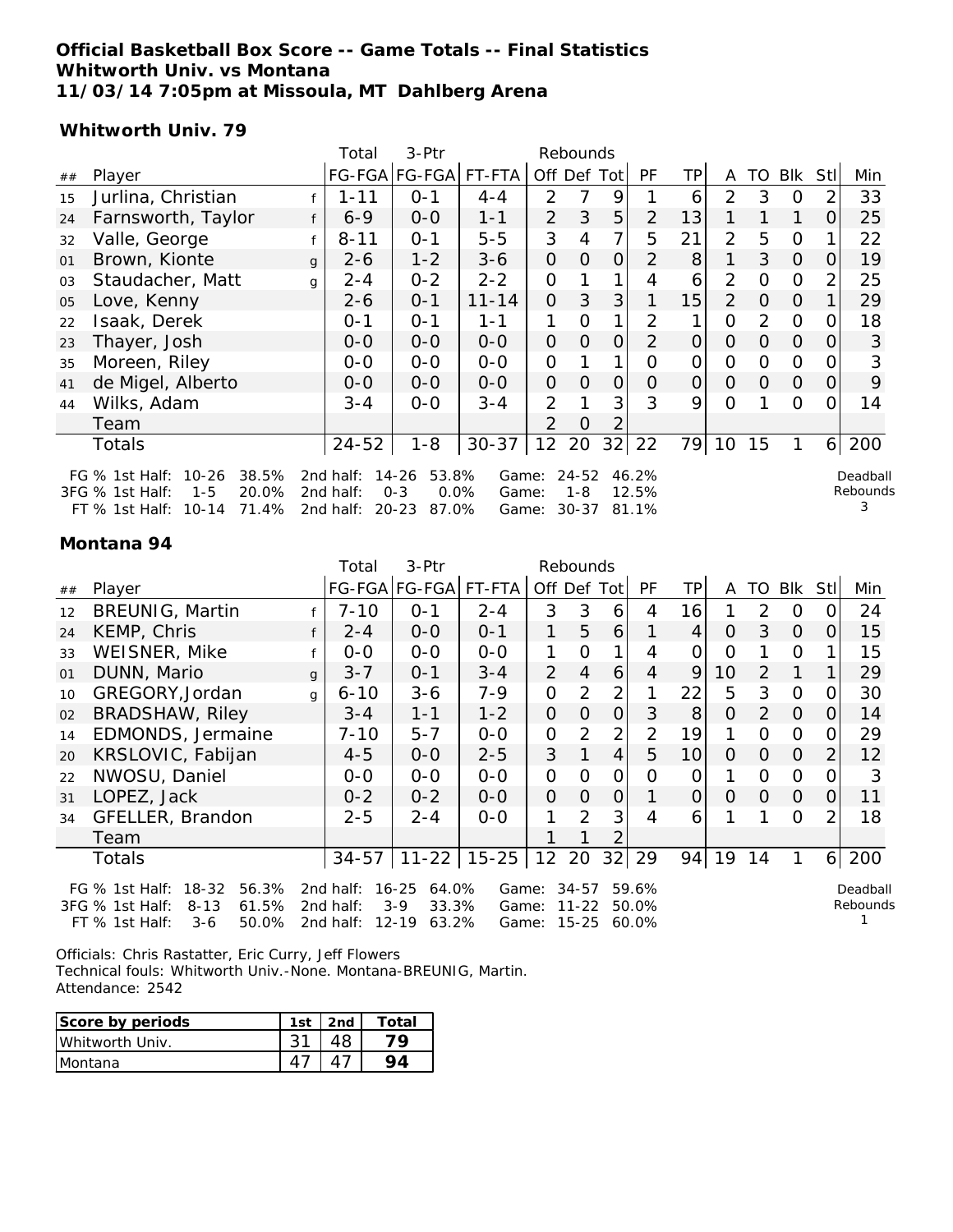# **Whitworth Univ. vs Montana 11/03/14 7:05pm at Missoula, MT Dahlberg Arena 1st PERIOD Play-by-Play (Page 1)**

| <b>HOME TEAM: Montana</b>              | Time  | <b>Score</b> |                | Margin VISITORS: Whitworth Univ.        |
|----------------------------------------|-------|--------------|----------------|-----------------------------------------|
|                                        | 19:49 | $0 - 3$      | $V_3$          | GOOD! 3 PTR by Brown, Kionte            |
|                                        | 19:49 |              |                | ASSIST by Jurlina, Christian            |
| MISSED LAYUP by BREUNIG, Martin        | 19:26 |              |                |                                         |
| REBOUND (OFF) by BREUNIG, Martin       | 19:26 |              |                |                                         |
| GOOD! LAYUP by DUNN, Mario [PNT]       | 19:03 | $2 - 3$      | V <sub>1</sub> |                                         |
|                                        | 18:42 |              |                | TURNOVR by Jurlina, Christian           |
|                                        |       |              |                |                                         |
| TURNOVR by KEMP, Chris                 | 18:19 |              |                |                                         |
|                                        | 17:56 | $2 - 5$      | V <sub>3</sub> | GOOD! JUMPER by Valle, George [PNT]     |
| FOUL by WEISNER, Mike (P1T1)           | 17:56 | $2 - 6$      | V <sub>4</sub> | GOOD! FT SHOT by Valle, George          |
| TURNOVR by DUNN, Mario                 | 17:45 |              |                |                                         |
|                                        | 17:43 |              |                | STEAL by Jurlina, Christian             |
|                                        | 17:39 |              |                | TURNOVR by Valle, George                |
|                                        | 17:28 |              |                | FOUL by Staudacher, Matt (P1T1)         |
| SUB IN: KRSLOVIC, Fabijan              | 17:28 |              |                |                                         |
| SUB OUT: KEMP, Chris                   | 17:28 |              |                |                                         |
| MISSED LAYUP by KRSLOVIC, Fabijan      | 17:26 |              |                |                                         |
| REBOUND (OFF) by KRSLOVIC, Fabijan     | 17:26 |              |                |                                         |
| FOUL by GREGORY, Jordan (P1T2)         | 17:21 |              |                |                                         |
| TURNOVR by GREGORY, Jordan             | 17:21 |              |                |                                         |
|                                        |       |              |                |                                         |
| FOUL by WEISNER, Mike (P2T3)           | 17:07 |              |                |                                         |
| SUB IN: GFELLER, Brandon               | 17:07 |              |                |                                         |
| SUB OUT: WEISNER, Mike                 | 17:07 |              |                |                                         |
|                                        | 16:53 | $2 - 8$      | V6             | GOOD! JUMPER by Valle, George           |
| GOOD! 3 PTR by GREGORY, Jordan         | 16:41 | $5 - 8$      | V <sub>3</sub> |                                         |
| ASSIST by DUNN, Mario                  | 16:41 |              |                |                                         |
| STEAL by DUNN, Mario                   | 16:29 |              |                | TURNOVR by Brown, Kionte                |
| GOOD! DUNK by KRSLOVIC, Fabijan [FB/PN | 16:29 | $7 - 8$      | V <sub>1</sub> |                                         |
| ASSIST by DUNN, Mario                  | 16:24 |              |                |                                         |
| MISSED FT SHOT by KRSLOVIC, Fabijan    | 16:24 |              |                | FOUL by Farnsworth, Taylor (P1T2)       |
|                                        | 16:24 |              |                | REBOUND (DEF) by Jurlina, Christian     |
|                                        | 16:24 |              |                |                                         |
| SUB IN: LOPEZ, Jack                    |       |              |                |                                         |
| SUB OUT: BREUNIG, Martin               | 16:24 |              |                |                                         |
| FOUL by GFELLER, Brandon (P1T4)        | 16:06 |              |                |                                         |
|                                        | 16:04 | $7 - 10$     | V <sub>3</sub> | GOOD! LAYUP by Farnsworth, Taylor [PNT] |
|                                        | 16:04 |              |                | ASSIST by Staudacher, Matt              |
| TURNOVR by DUNN, Mario                 | 15:53 |              |                |                                         |
|                                        | 15:52 |              |                | STEAL by Valle, George                  |
|                                        | 15:51 |              |                | TURNOVR by Brown, Kionte                |
| TIMEOUT MEDIA                          | 15:51 |              |                |                                         |
|                                        | 15:51 |              |                | SUB IN: Love, Kenny                     |
|                                        | 15:51 |              |                | SUB OUT: Brown, Kionte                  |
| MISSED 3 PTR by LOPEZ, Jack            | 15:28 |              |                | REBOUND (DEF) by Farnsworth, Taylor     |
| FOUL by GFELLER, Brandon (P2T5)        | 15:11 | $7 - 11$     | $V_4$          | GOOD! FT SHOT by Jurlina, Christian     |
|                                        | 15:11 | $7 - 12$     | V <sub>5</sub> | GOOD! FT SHOT by Jurlina, Christian     |
|                                        |       |              |                |                                         |
| SUB IN: EDMONDS, Jermaine              | 15:11 |              |                | SUB IN: Wilks, Adam                     |
| SUB OUT: GREGORY, Jordan               | 15:11 |              |                | SUB OUT: Farnsworth, Taylor             |
| MISSED 3 PTR by GFELLER, Brandon       | 14:58 |              |                | REBOUND (DEF) by Jurlina, Christian     |
|                                        | 14:34 |              |                | MISSED 3 PTR by Love, Kenny             |
|                                        | 14:34 |              |                | REBOUND (OFF) by Valle, George          |
|                                        | 14:27 |              |                | MISSED LAYUP by Valle, George           |
|                                        | 14:27 |              |                | REBOUND (OFF) by Wilks, Adam            |
|                                        | 14:23 | $7 - 14$     | V <sub>7</sub> | GOOD! LAYUP by Wilks, Adam [PNT]        |
|                                        | 14:13 |              |                | FOUL by Staudacher, Matt (P2T3)         |
| SUB IN: KEMP, Chris                    | 14:13 |              |                | SUB IN: Isaak, Derek                    |
| SUB OUT: KRSLOVIC, Fabijan             | 14:13 |              |                | SUB OUT: Staudacher, Matt               |
| TURNOVR by KEMP, Chris                 | 13:56 |              |                |                                         |
|                                        |       |              |                |                                         |
|                                        | 13:54 |              |                | STEAL by Love, Kenny                    |
|                                        | 13:46 |              |                | MISSED JUMPER by Jurlina, Christian     |
|                                        | 13:46 |              |                | REBOUND (OFF) by Wilks, Adam            |
|                                        | 13:32 |              |                | MISSED JUMPER by Jurlina, Christian     |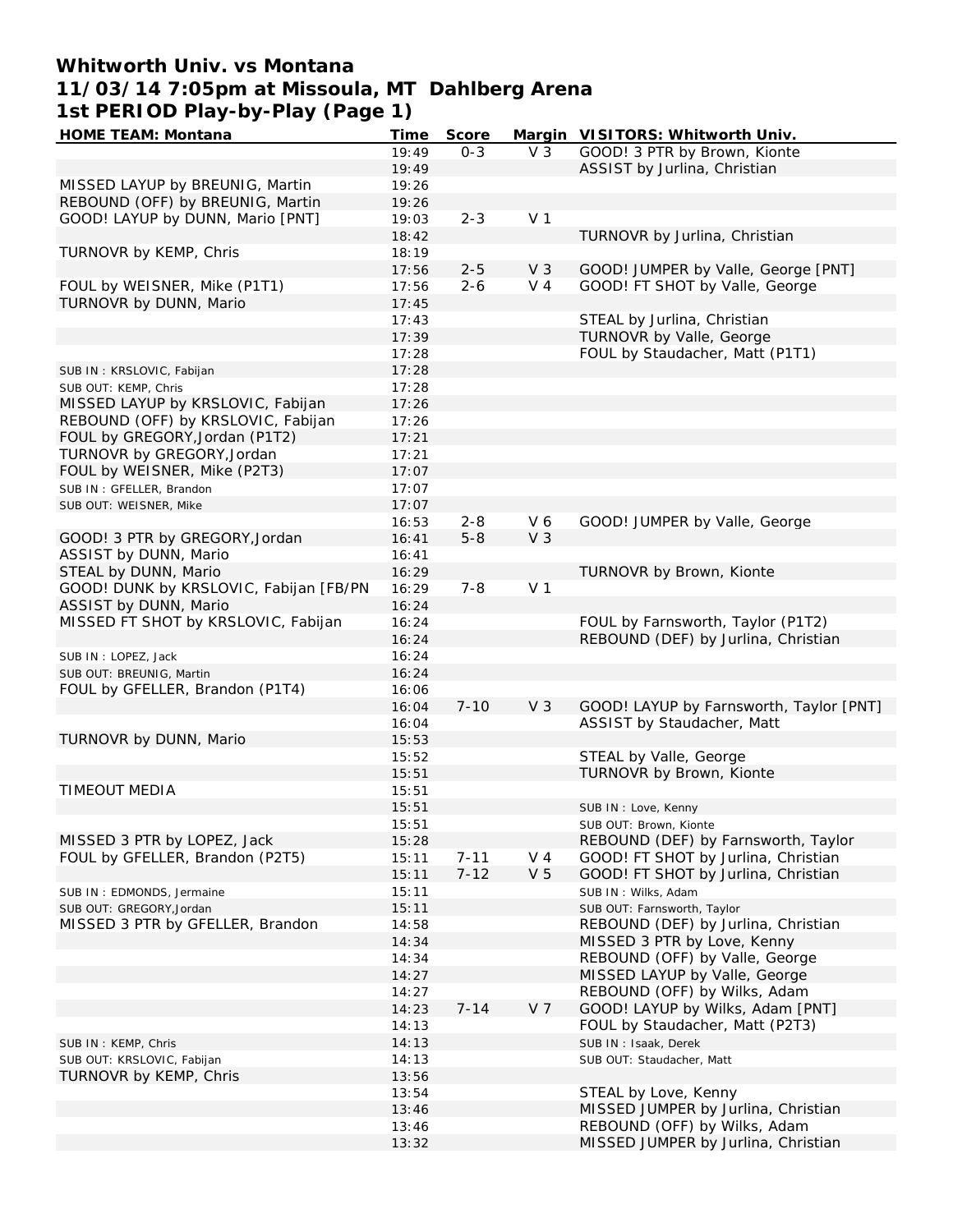## **Whitworth Univ. vs Montana 11/03/14 7:05pm at Missoula, MT Dahlberg Arena 1st PERIOD Play-by-Play (Page 2)**

| <b>HOME TEAM: Montana</b>             | Time  | <b>Score</b> |                | Margin VISITORS: Whitworth Univ.    |
|---------------------------------------|-------|--------------|----------------|-------------------------------------|
|                                       | 13:32 |              |                | REBOUND (OFF) by Jurlina, Christian |
|                                       | 13:26 |              |                | TURNOVR by Jurlina, Christian       |
| STEAL by GFELLER, Brandon             | 13:24 |              |                |                                     |
| GOOD! 3 PTR by EDMONDS, Jermaine      | 13:21 | $10 - 14$    | V <sub>4</sub> |                                     |
| ASSIST by DUNN, Mario                 | 13:21 |              |                |                                     |
|                                       | 12:53 | $10 - 16$    | V <sub>6</sub> | GOOD! LAYUP by Wilks, Adam [PNT]    |
|                                       | 12:53 |              |                | ASSIST by Valle, George             |
| GOOD! LAYUP by KEMP, Chris [PNT]      | 12:36 | $12 - 16$    | V <sub>4</sub> |                                     |
| ASSIST by DUNN, Mario                 | 12:36 |              |                |                                     |
|                                       |       |              |                | TURNOVR by Valle, George            |
|                                       | 12:08 |              |                |                                     |
| STEAL by GFELLER, Brandon             | 12:06 |              |                |                                     |
| GOOD! LAYUP by EDMONDS, Jermaine [FB/ | 12:03 | $14 - 16$    | V <sub>2</sub> |                                     |
| ASSIST by DUNN, Mario                 | 12:03 |              |                |                                     |
|                                       | 11:45 |              |                | <b>TURNOVR by Valle, George</b>     |
|                                       | 11:45 |              |                | FOUL by Valle, George (P1T4)        |
| <b>TIMEOUT MEDIA</b>                  | 11:45 |              |                |                                     |
| SUB IN: GREGORY, Jordan               | 11:45 |              |                | SUB IN : de Migel, Alberto          |
| SUB IN: BREUNIG, Martin               | 11:45 |              |                | SUB OUT: Valle, George              |
| SUB OUT: GFELLER, Brandon             | 11:45 |              |                |                                     |
| SUB OUT: LOPEZ, Jack                  | 11:45 |              |                |                                     |
| GOOD! 3 PTR by EDMONDS, Jermaine      | 11:36 | $17 - 16$    | H <sub>1</sub> |                                     |
| ASSIST by GREGORY, Jordan             | 11:36 |              |                |                                     |
|                                       | 11:20 |              |                | FOUL by Wilks, Adam (P1T5)          |
|                                       | 11:20 |              |                | TURNOVR by Wilks, Adam              |
|                                       | 11:20 |              |                |                                     |
| SUB IN: BRADSHAW, Riley               |       |              |                |                                     |
| SUB OUT: DUNN, Mario                  | 11:20 |              |                |                                     |
| GOOD! 3 PTR by EDMONDS, Jermaine      | 11:05 | $20 - 16$    | H 4            |                                     |
| ASSIST by GREGORY, Jordan             | 11:05 |              |                |                                     |
| REBOUND (DEF) by BREUNIG, Martin      | 10:45 |              |                | MISSED LAYUP by Jurlina, Christian  |
| GOOD! 3 PTR by BRADSHAW, Riley        | 10:37 | $23 - 16$    | H 7            |                                     |
| ASSIST by GREGORY, Jordan             | 10:37 |              |                |                                     |
| FOUL by EDMONDS, Jermaine (P1T6)      | 10:23 |              |                |                                     |
|                                       | 10:23 |              |                | SUB IN: Brown, Kionte               |
|                                       | 10:23 |              |                | SUB OUT: Jurlina, Christian         |
| REBOUND (DEF) by (TEAM)               | 10:16 |              |                | MISSED 3 PTR by Brown, Kionte       |
| MISSED JUMPER by GREGORY, Jordan      | 09:57 |              |                |                                     |
| REBOUND (OFF) by KEMP, Chris          | 09:57 |              |                |                                     |
| GOOD! 3 PTR by EDMONDS, Jermaine      | 09:41 | $26 - 16$    | H 10           |                                     |
| ASSIST by GREGORY, Jordan             | 09:41 |              |                |                                     |
| REBOUND (DEF) by BREUNIG, Martin      | 09:19 |              |                | MISSED LAYUP by Love, Kenny         |
| GOOD! JUMPER by BRADSHAW, Riley       | 08:56 | $28 - 16$    | H 12           |                                     |
|                                       |       |              |                | <b>TIMEOUT TEAM</b>                 |
|                                       | 08:51 |              |                |                                     |
| SUB IN: DUNN, Mario                   | 08:51 |              |                |                                     |
| SUB IN: KRSLOVIC, Fabijan             | 08:51 |              |                |                                     |
| SUB OUT: EDMONDS, Jermaine            | 08:51 |              |                |                                     |
| SUB OUT: KEMP, Chris                  | 08:51 |              |                |                                     |
|                                       | 08:42 | $28 - 18$    | H 10           | GOOD! LAYUP by Valle, George [PNT]  |
|                                       | 08:42 |              |                | ASSIST by Brown, Kionte             |
| FOUL by KRSLOVIC, Fabijan (P1T7)      | 08:40 | 28-19        | H 9            | GOOD! FT SHOT by Isaak, Derek       |
|                                       | 08:40 |              |                | SUB IN: Jurlina, Christian          |
|                                       | 08:40 |              |                | SUB OUT: Wilks, Adam                |
| MISSED 3 PTR by BREUNIG, Martin       | 08:30 |              |                | REBOUND (DEF) by Love, Kenny        |
| FOUL by BRADSHAW, Riley (P1T8)        | 08:18 | 28-20        | H 8            | GOOD! FT SHOT by Brown, Kionte      |
| REBOUND (DEF) by DUNN, Mario          | 08:18 |              |                | MISSED FT SHOT by Brown, Kionte     |
| SUB IN: EDMONDS, Jermaine             | 08:18 |              |                | SUB IN: Staudacher, Matt            |
| SUB OUT: GREGORY, Jordan              | 08:18 |              |                | SUB IN: Valle, George               |
|                                       | 08:18 |              |                | SUB OUT: Love, Kenny                |
|                                       |       |              |                |                                     |
|                                       | 08:18 |              |                | SUB OUT: de Migel, Alberto          |
| MISSED LAYUP by DUNN, Mario           | 08:12 |              |                | REBOUND (DEF) by Valle, George      |
|                                       | 07:57 | $28 - 22$    | H 6            | GOOD! JUMPER by Brown, Kionte       |
| FOUL by BRADSHAW, Riley (P2T9)        | 07:37 |              |                |                                     |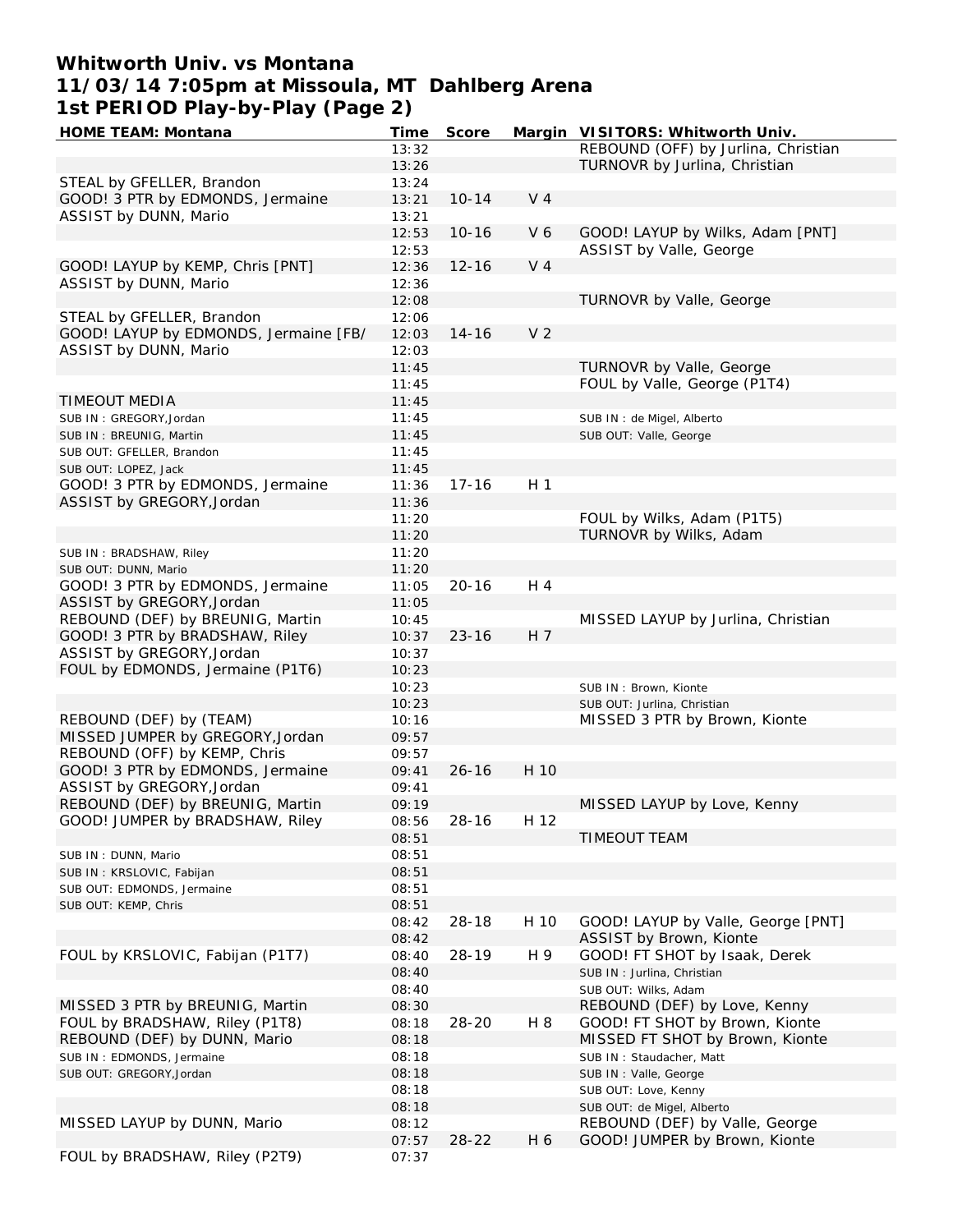### **Whitworth Univ. vs Montana 11/03/14 7:05pm at Missoula, MT Dahlberg Arena 1st PERIOD Play-by-Play (Page 3)**

| <b>HOME TEAM: Montana</b>           | Time  | <b>Score</b> |      | Margin VISITORS: Whitworth Univ.    |
|-------------------------------------|-------|--------------|------|-------------------------------------|
| TURNOVR by BRADSHAW, Riley          | 07:37 |              |      |                                     |
| SUB IN: GREGORY, Jordan             | 07:37 |              |      | SUB IN: Farnsworth, Taylor          |
| SUB OUT: BRADSHAW, Riley            | 07:37 |              |      | SUB OUT: Jurlina, Christian         |
|                                     | 07:24 | 28-24        | H 4  | GOOD! LAYUP by Valle, George [PNT]  |
| GOOD! FT SHOT by KRSLOVIC, Fabijan  | 07:12 | 29-24        | H 5  | FOUL by Valle, George (P2T6)        |
| GOOD! FT SHOT by KRSLOVIC, Fabijan  | 07:12 | $30 - 24$    | H 6  |                                     |
|                                     |       |              |      |                                     |
|                                     | 07:12 |              |      | SUB IN: Jurlina, Christian          |
|                                     | 07:12 |              |      | SUB OUT: Valle, George              |
| REBOUND (DEF) by KRSLOVIC, Fabijan  | 06:59 |              |      | MISSED JUMPER by Brown, Kionte      |
| MISSED 3 PTR by EDMONDS, Jermaine   | 06:55 |              |      |                                     |
| REBOUND (OFF) by BREUNIG, Martin    | 06:55 |              |      |                                     |
| GOOD! DUNK by BREUNIG, Martin [PNT] | 06:48 | $32 - 24$    | H 8  |                                     |
|                                     | 06:23 |              |      | MISSED 3 PTR by Isaak, Derek        |
|                                     | 06:23 |              |      | REBOUND (OFF) by Isaak, Derek       |
|                                     | 06:16 |              |      | MISSED JUMPER by Jurlina, Christian |
|                                     | 06:16 |              |      | REBOUND (OFF) by (TEAM)             |
|                                     |       |              |      |                                     |
| FOUL by DUNN, Mario (P1T10)         | 06:15 |              |      | MISSED FT SHOT by Brown, Kionte     |
|                                     | 06:15 |              |      | REBOUND (OFF) by (DEADBALL)         |
|                                     | 06:15 | $32 - 25$    | H 7  | GOOD! FT SHOT by Brown, Kionte      |
| SUB IN : WEISNER, Mike              | 06:15 |              |      | SUB IN : Love, Kenny                |
| SUB OUT: KRSLOVIC, Fabijan          | 06:15 |              |      | SUB OUT: Isaak, Derek               |
| MISSED JUMPER by BREUNIG, Martin    | 06:01 |              |      | REBOUND (DEF) by Farnsworth, Taylor |
|                                     | 05:51 |              |      | TURNOVR by Jurlina, Christian       |
| STEAL by WEISNER, Mike              | 05:50 |              |      |                                     |
| MISSED 3 PTR by GREGORY, Jordan     | 05:47 |              |      | REBOUND (DEF) by Jurlina, Christian |
| REBOUND (DEF) by GREGORY, Jordan    | 05:37 |              |      | MISSED JUMPER by Jurlina, Christian |
|                                     |       |              |      |                                     |
| TURNOVR by WEISNER, Mike            | 05:26 |              |      |                                     |
| FOUL by WEISNER, Mike (P3T11)       | 05:14 |              |      | MISSED FT SHOT by Brown, Kionte     |
|                                     | 05:14 |              |      | REBOUND (OFF) by (DEADBALL)         |
|                                     | 05:14 | $32 - 26$    | H 6  | GOOD! FT SHOT by Brown, Kionte      |
| SUB IN: GFELLER, Brandon            | 05:14 |              |      | SUB IN : de Migel, Alberto          |
| SUB IN: KEMP, Chris                 | 05:14 |              |      | SUB OUT: Jurlina, Christian         |
| SUB OUT: WEISNER, Mike              | 05:14 |              |      |                                     |
| SUB OUT: BREUNIG, Martin            | 05:14 |              |      |                                     |
| GOOD! DUNK by KEMP, Chris [PNT]     | 04:53 | $34 - 26$    | H 8  |                                     |
| ASSIST by GFELLER, Brandon          | 04:53 |              |      |                                     |
| REBOUND (DEF) by KEMP, Chris        | 04:32 |              |      | MISSED 3 PTR by Staudacher, Matt    |
|                                     |       |              |      |                                     |
| MISSED FT SHOT by KEMP, Chris       | 04:30 |              |      | FOUL by Brown, Kionte (P1T7)        |
|                                     | 04:30 |              |      | REBOUND (DEF) by Farnsworth, Taylor |
|                                     | 04:13 |              |      | TURNOVR by Brown, Kionte            |
| GOOD! 3 PTR by GFELLER, Brandon     | 04:04 | 37-26        | H 11 |                                     |
| ASSIST by DUNN, Mario               | 04:04 |              |      |                                     |
| REBOUND (DEF) by KEMP, Chris        | 03:48 |              |      | MISSED LAYUP by Brown, Kionte       |
| GOOD! 3 PTR by GFELLER, Brandon     | 03:35 | $40 - 26$    | H 14 |                                     |
| ASSIST by DUNN, Mario               | 03:35 |              |      |                                     |
| REBOUND (DEF) by KEMP, Chris        | 03:17 |              |      | MISSED JUMPER by Farnsworth, Taylor |
| TURNOVR by KEMP, Chris              | 03:05 |              |      |                                     |
|                                     | 03:05 |              |      | <b>TIMEOUT MEDIA</b>                |
| SUB IN: BRADSHAW, Riley             | 03:05 |              |      | SUB IN: Valle, George               |
|                                     |       |              |      |                                     |
| SUB IN: BREUNIG, Martin             | 03:05 |              |      | SUB IN: Wilks, Adam                 |
| SUB OUT: GREGORY, Jordan            | 03:05 |              |      | SUB OUT: de Migel, Alberto          |
| SUB OUT: KEMP, Chris                | 03:05 |              |      | SUB OUT: Farnsworth, Taylor         |
| FOUL by BREUNIG, Martin (P1T12)     | 02:53 | 40-27        | H 13 | GOOD! FT SHOT by Wilks, Adam        |
|                                     | 02:53 | 40-28        | H 12 | GOOD! FT SHOT by Wilks, Adam        |
| GOOD! DUNK by BREUNIG, Martin [PNT] | 02:36 | 42-28        | H 14 |                                     |
| REBOUND (DEF) by DUNN, Mario        | 02:14 |              |      | MISSED JUMPER by Wilks, Adam        |
| MISSED JUMPER by EDMONDS, Jermaine  | 02:06 |              |      |                                     |
| REBOUND (OFF) by BREUNIG, Martin    | 02:06 |              |      |                                     |
| GOOD! FT SHOT by BREUNIG, Martin    |       | 43-28        | H 15 | FOUL by Wilks, Adam (P2T8)          |
|                                     | 02:06 |              |      |                                     |
| MISSED FT SHOT by BREUNIG, Martin   | 02:06 |              |      |                                     |
| REBOUND (OFF) by GFELLER, Brandon   | 02:06 |              |      |                                     |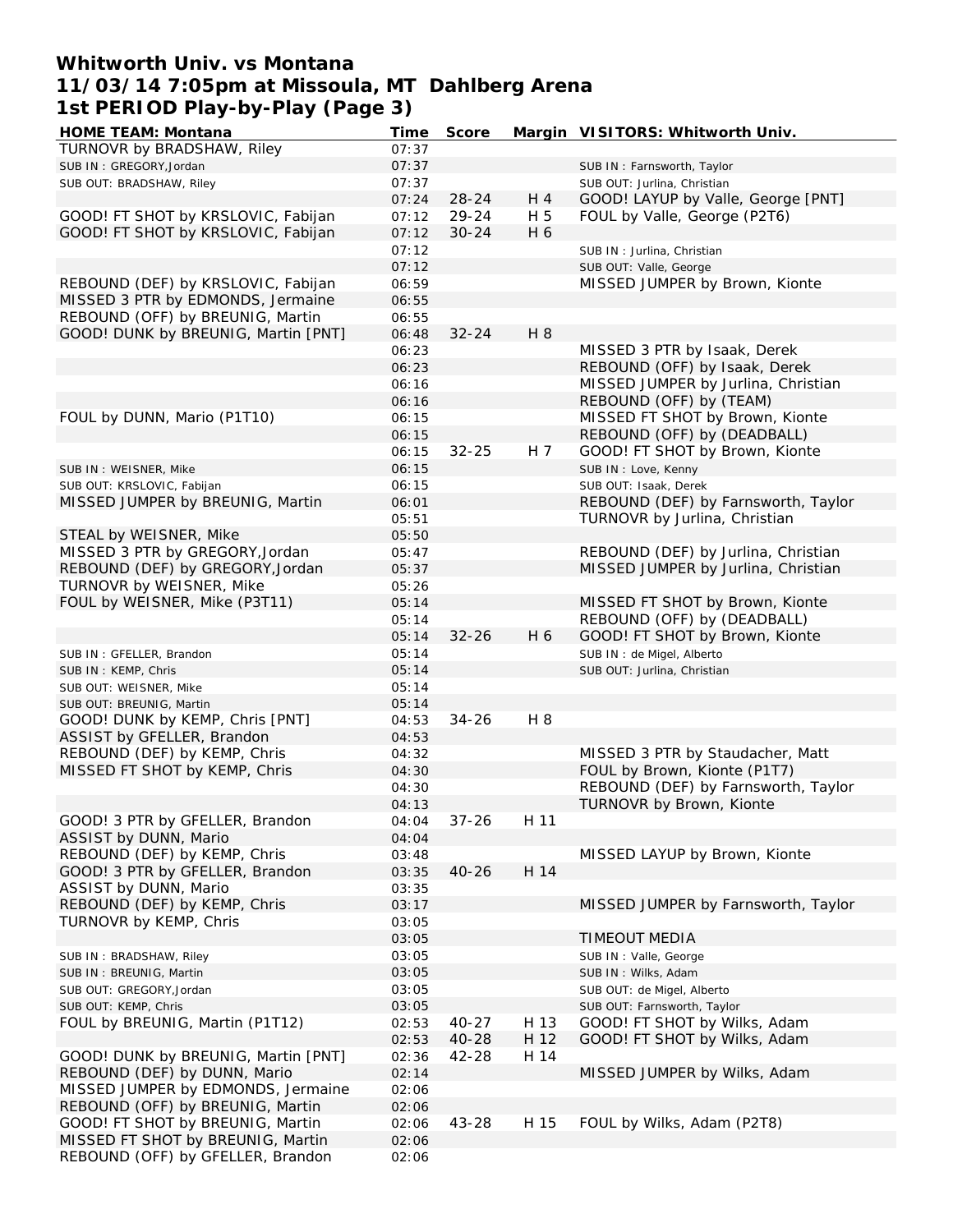# **Whitworth Univ. vs Montana 11/03/14 7:05pm at Missoula, MT Dahlberg Arena 1st PERIOD Play-by-Play (Page 4)**

| <b>HOME TEAM: Montana</b>            | Time  | <b>Score</b> |      | Margin VISITORS: Whitworth Univ.        |
|--------------------------------------|-------|--------------|------|-----------------------------------------|
|                                      | 02:06 |              |      | SUB IN: Farnsworth, Taylor              |
|                                      | 02:06 |              |      | SUB OUT: Wilks, Adam                    |
| MISSED TIP-IN by GFELLER, Brandon    | 02:04 |              |      | REBOUND (DEF) by Love, Kenny            |
| FOUL by DUNN, Mario (P2T13)          | 01:57 | $43 - 29$    | H 14 | GOOD! FT SHOT by Love, Kenny            |
| REBOUND (DEF) by KEMP, Chris         | 01:57 |              |      | MISSED FT SHOT by Love, Kenny           |
| SUB IN: KEMP, Chris                  | 01:57 |              |      | SUB IN: Jurlina, Christian              |
| SUB OUT: DUNN, Mario                 | 01:57 |              |      | SUB IN: Moreen, Riley                   |
|                                      | 01:57 |              |      | SUB OUT: Staudacher, Matt               |
|                                      | 01:57 |              |      | SUB OUT: Valle, George                  |
| GOOD! JUMPER by BREUNIG, Martin      | 01:34 | 45-29        | H 16 |                                         |
|                                      | 01:13 | 45-31        | H 14 | GOOD! JUMPER by Farnsworth, Taylor [PNT |
| MISSED LAYUP by BRADSHAW, Riley      | 00:54 |              |      |                                         |
| REBOUND (OFF) by (TEAM)              | 00:54 |              |      |                                         |
|                                      | 00:50 |              |      | SUB IN: Isaak, Derek                    |
|                                      | 00:50 |              |      | SUB OUT: Love, Kenny                    |
| GOOD! LAYUP by BREUNIG, Martin [PNT] | 00:32 | 47-31        | H 16 |                                         |
| REBOUND (DEF) by KEMP, Chris         | 00:18 |              |      | MISSED JUMPER by Brown, Kionte          |
| MISSED LAYUP by KEMP, Chris          | 00:00 |              |      | REBOUND (DEF) by Moreen, Riley          |
|                                      |       |              |      |                                         |

Montana 47, Whitworth Univ. 31

|                                              | In. | Off    | 2nd  | Fast |       |                        |
|----------------------------------------------|-----|--------|------|------|-------|------------------------|
| 1st period-only Paint T/O Chance Break Bench |     |        |      |      |       |                        |
| Whitworth Univ. 14                           |     |        | 10 3 | റ    | - 8 - | Score tied - 0 times.  |
| Montana 16                                   |     | - 16 - | 10.  | 4    | - 29  | Lead changed - 1 time. |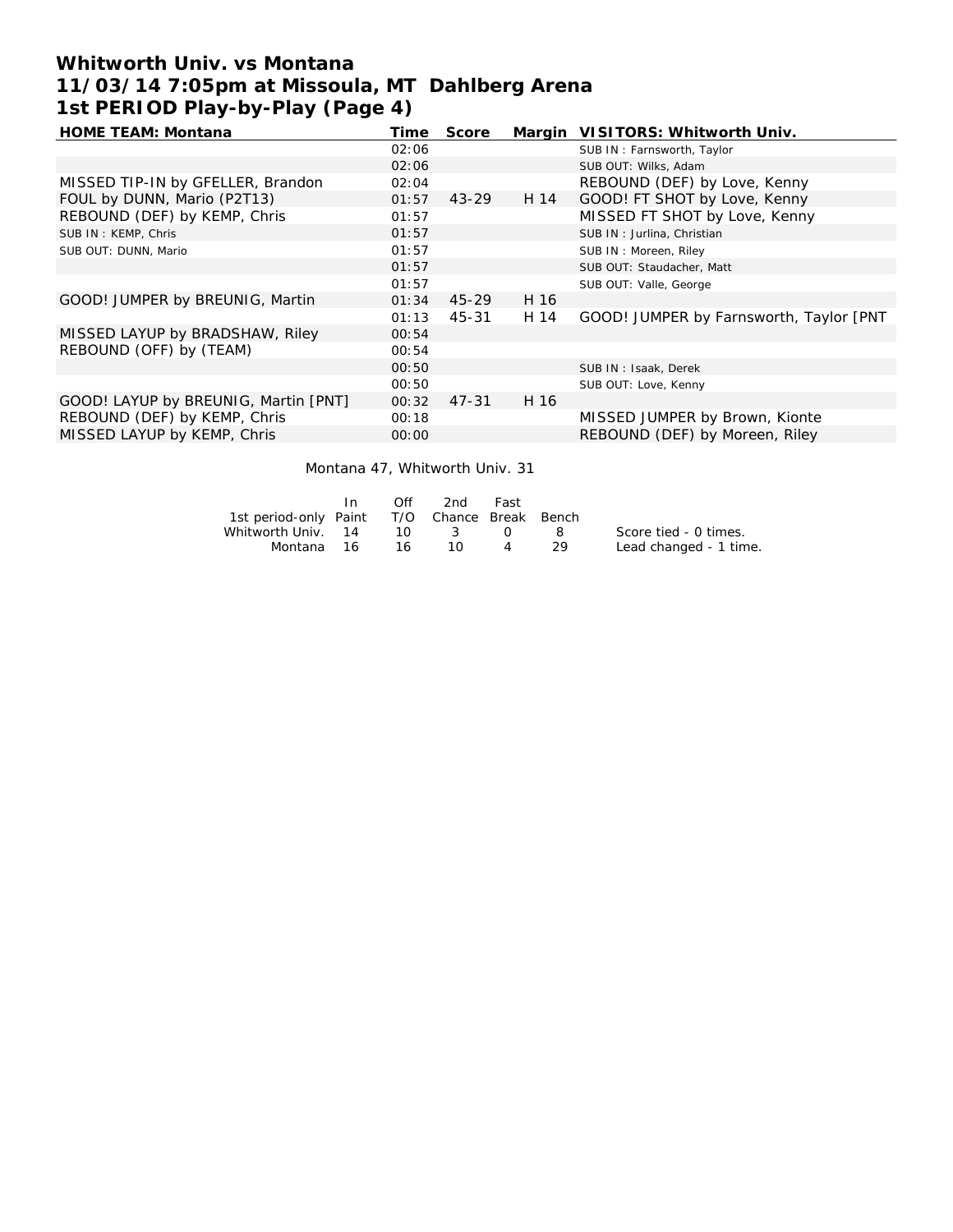## **Whitworth Univ. vs Montana 11/03/14 7:05pm at Missoula, MT Dahlberg Arena 2nd PERIOD Play-by-Play (Page 1)**

| <b>HOME TEAM: Montana</b>              | <u>Time</u> | <b>Score</b> |      | Margin VISITORS: Whitworth Univ.        |
|----------------------------------------|-------------|--------------|------|-----------------------------------------|
| TURNOVR by GREGORY, Jordan             | 19:28       |              |      |                                         |
|                                        | 19:26       |              |      | STEAL by Jurlina, Christian             |
| FOUL by DUNN, Mario (P3T1)             | 19:23       | 47-32        | H 15 | GOOD! FT SHOT by Valle, George          |
|                                        | 19:23       | $47 - 33$    | H 14 | GOOD! FT SHOT by Valle, George          |
| MISSED JUMPER by DUNN, Mario           | 19:15       |              |      |                                         |
| REBOUND (OFF) by DUNN, Mario           | 19:15       |              |      |                                         |
| GOOD! 3 PTR by GREGORY, Jordan         | 19:05       | 50-33        | H 17 |                                         |
|                                        |             |              |      |                                         |
| ASSIST by DUNN, Mario                  | 19:05       |              |      |                                         |
|                                        | 18:38       | $50 - 35$    | H 15 | GOOD! LAYUP by Valle, George [PNT]      |
| FOUL by KEMP, Chris (P1T2)             | 18:38       | 50-36        | H 14 | GOOD! FT SHOT by Valle, George          |
| GOOD! DUNK by BREUNIG, Martin [PNT]    | 18:23       | $52 - 36$    | H 16 |                                         |
| ASSIST by DUNN, Mario                  | 18:23       |              |      |                                         |
|                                        | 17:59       | 52-38        | H 14 | GOOD! JUMPER by Valle, George [PNT]     |
| MISSED JUMPER by KEMP, Chris           | 17:39       |              |      | BLOCK by Farnsworth, Taylor             |
|                                        | 17:35       |              |      | REBOUND (DEF) by Staudacher, Matt       |
|                                        | 17:22       |              |      | TURNOVR by Valle, George                |
|                                        | 17:22       |              |      | SUB IN: Wilks, Adam                     |
|                                        | 17:22       |              |      | SUB OUT: Farnsworth, Taylor             |
|                                        | 17:08       |              |      | FOUL by Staudacher, Matt (P3T1)         |
|                                        |             |              |      | FOUL by Brown, Kionte (P2T2)            |
|                                        | 17:08       |              |      |                                         |
| TURNOVR by BREUNIG, Martin             | 16:51       |              |      | STEAL by Staudacher, Matt               |
|                                        | 16:47       | $52 - 40$    | H 12 | GOOD! LAYUP by Staudacher, Matt [FB/PNT |
| TIMEOUT TEAM                           | 16:34       |              |      |                                         |
| SUB IN: GFELLER, Brandon               | 16:34       |              |      |                                         |
| SUB IN: KRSLOVIC, Fabijan              | 16:34       |              |      |                                         |
| SUB OUT: BREUNIG, Martin               | 16:34       |              |      |                                         |
| SUB OUT: KEMP, Chris                   | 16:34       |              |      |                                         |
| GOOD! 3 PTR by GREGORY, Jordan         | 16:18       | 55-40        | H 15 |                                         |
| ASSIST by DUNN, Mario                  | 16:18       |              |      |                                         |
| FOUL by WEISNER, Mike (P4T3)           | 16:05       |              |      |                                         |
| SUB IN: EDMONDS, Jermaine              | 16:05       |              |      | SUB IN : Love, Kenny                    |
| SUB OUT: WEISNER, Mike                 | 16:05       |              |      | SUB OUT: Staudacher, Matt               |
|                                        |             | $55 - 42$    | H 13 | GOOD! JUMPER by Jurlina, Christian      |
|                                        | 15:57       |              |      |                                         |
|                                        | 15:57       |              |      | ASSIST by Love, Kenny                   |
| GOOD! LAYUP by KRSLOVIC, Fabijan [PNT] | 15:36       | $57 - 42$    | H 15 |                                         |
| ASSIST by GREGORY, Jordan              | 15:36       |              |      |                                         |
|                                        | 15:36       |              |      | FOUL by Jurlina, Christian (P1T3)       |
| <b>TIMEOUT MEDIA</b>                   | 15:36       |              |      |                                         |
| MISSED FT SHOT by KRSLOVIC, Fabijan    | 15:36       |              |      | REBOUND (DEF) by Valle, George          |
|                                        | 15:09       |              |      | MISSED 3 PTR by Jurlina, Christian      |
|                                        | 15:09       |              |      | REBOUND (OFF) by Valle, George          |
| FOUL by GFELLER, Brandon (P3T4)        | 15:05       |              |      | MISSED FT SHOT by Wilks, Adam           |
|                                        | 15:05       |              |      | REBOUND (OFF) by (DEADBALL)             |
|                                        | 15:05       | 57-43        | H 14 | GOOD! FT SHOT by Wilks, Adam            |
| SUB IN: BRADSHAW, Riley                | 15:05       |              |      | SUB IN: Isaak, Derek                    |
| SUB OUT: DUNN, Mario                   | 15:05       |              |      | SUB OUT: Brown, Kionte                  |
| GOOD! LAYUP by GREGORY, Jordan [PNT]   | 14:41       | 59-43        | H 16 |                                         |
| GOOD! FT SHOT by GREGORY, Jordan       | 14:41       | 60-43        | H 17 | FOUL by Isaak, Derek (P1T4)             |
|                                        |             |              |      |                                         |
|                                        | 14:29       |              |      | TURNOVR by Isaak, Derek                 |
| STEAL by KRSLOVIC, Fabijan             | 14:28       |              |      |                                         |
| MISSED 3 PTR by GREGORY, Jordan        | 14:17       |              |      | REBOUND (DEF) by Valle, George          |
|                                        | 14:05       | $60 - 45$    | H 15 | GOOD! LAYUP by Wilks, Adam [PNT]        |
|                                        | 14:05       |              |      | ASSIST by Jurlina, Christian            |
| MISSED 3 PTR by GFELLER, Brandon       | 13:53       |              |      | REBOUND (DEF) by Jurlina, Christian     |
| FOUL by KRSLOVIC, Fabijan (P2T5)       | 13:44       |              |      |                                         |
|                                        | 13:44       |              |      | SUB IN : de Migel, Alberto              |
|                                        | 13:44       |              |      | SUB OUT: Jurlina, Christian             |
| REBOUND (DEF) by GFELLER, Brandon      | 13:38       |              |      | MISSED JUMPER by Love, Kenny            |
|                                        | 13:36       |              |      | FOUL by Valle, George (P3T5)            |
| FOUL by BREUNIG, Martin (P2T6)         | 13:24       |              |      |                                         |
|                                        |             |              |      |                                         |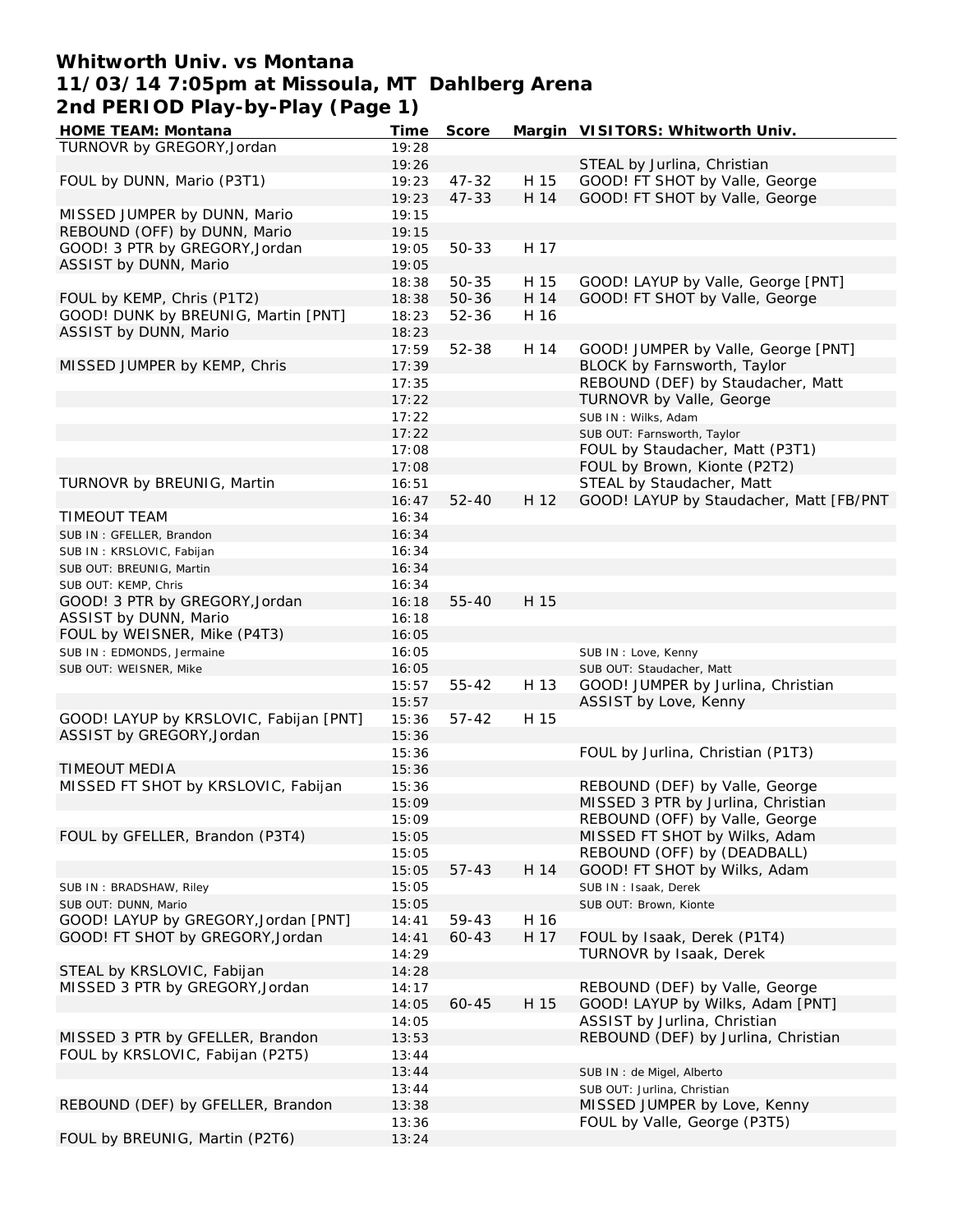## **Whitworth Univ. vs Montana 11/03/14 7:05pm at Missoula, MT Dahlberg Arena 2nd PERIOD Play-by-Play (Page 2)**

| <b>HOME TEAM: Montana</b>              | Time  | <b>Score</b> |      | Margin VISITORS: Whitworth Univ.    |
|----------------------------------------|-------|--------------|------|-------------------------------------|
| TURNOVR by BREUNIG, Martin             | 13:24 |              |      |                                     |
|                                        | 13:03 | $60 - 47$    | H 13 | GOOD! JUMPER by Valle, George       |
|                                        | 13:03 |              |      | ASSIST by Love, Kenny               |
| SUB IN: BREUNIG, Martin                | 12:59 |              |      |                                     |
| SUB OUT: GFELLER, Brandon              | 12:59 |              |      |                                     |
| GOOD! LAYUP by GREGORY, Jordan [PNT]   | 12:40 | $62 - 47$    | H 15 |                                     |
|                                        | 12:24 |              |      | TURNOVR by Valle, George            |
| STEAL by KRSLOVIC, Fabijan             | 12:22 |              |      |                                     |
| GOOD! FT SHOT by BRADSHAW, Riley       | 12:18 | 63-47        | H 16 | FOUL by Wilks, Adam (P3T6)          |
|                                        |       |              |      |                                     |
| MISSED FT SHOT by BRADSHAW, Riley      | 12:18 |              |      |                                     |
| REBOUND (OFF) by KRSLOVIC, Fabijan     | 12:18 |              |      |                                     |
| SUB IN: DUNN, Mario                    | 12:18 |              |      | SUB IN: Staudacher, Matt            |
| SUB OUT: EDMONDS, Jermaine             | 12:18 |              |      | SUB OUT: Isaak, Derek               |
| MISSED FT SHOT by KRSLOVIC, Fabijan    | 12:17 |              |      | FOUL by Valle, George (P4T7)        |
| REBOUND (OFF) by DUNN, Mario           | 12:17 |              |      |                                     |
|                                        | 12:17 |              |      | SUB IN: Jurlina, Christian          |
|                                        | 12:17 |              |      | SUB OUT: Valle, George              |
| GOOD! DUNK by BREUNIG, Martin [PNT]    | 12:05 | 65-47        | H 18 |                                     |
| FOUL TECHNCL by BREUNIG, Martin        | 12:02 | 65-48        | H 17 | GOOD! FT SHOT by Staudacher, Matt   |
|                                        | 12:02 | 65-49        | H 16 | GOOD! FT SHOT by Staudacher, Matt   |
| REBOUND (DEF) by DUNN, Mario           | 11:50 |              |      | MISSED JUMPER by Jurlina, Christian |
| <b>TIMEOUT TEAM</b>                    | 11:45 |              |      |                                     |
|                                        | 11:45 |              |      | SUB IN: Farnsworth, Taylor          |
|                                        | 11:45 |              |      | SUB OUT: Wilks, Adam                |
| MISSED 3 PTR by GREGORY, Jordan        | 11:29 |              |      |                                     |
| REBOUND (OFF) by KRSLOVIC, Fabijan     | 11:29 |              |      |                                     |
|                                        |       |              |      |                                     |
| GOOD! LAYUP by KRSLOVIC, Fabijan [PNT] | 11:22 | $67 - 49$    | H 18 |                                     |
| FOUL by KRSLOVIC, Fabijan (P3T7)       | 11:12 |              |      |                                     |
|                                        | 11:12 |              |      | TIMEOUT MEDIA                       |
|                                        | 11:12 | 67-50        | H 17 | GOOD! FT SHOT by Love, Kenny        |
| REBOUND (DEF) by BREUNIG, Martin       | 11:12 |              |      | MISSED FT SHOT by Love, Kenny       |
|                                        | 11:12 |              |      | SUB IN: Isaak, Derek                |
|                                        | 11:12 |              |      | SUB OUT: Staudacher, Matt           |
| GOOD! LAYUP by KRSLOVIC, Fabijan [PNT] | 10:52 | 69-50        | H 19 |                                     |
| ASSIST by BREUNIG, Martin              | 10:52 |              |      |                                     |
| FOUL by KRSLOVIC, Fabijan (P4T8)       | 10:38 | 69-51        | H 18 | GOOD! FT SHOT by Love, Kenny        |
|                                        | 10:38 | 69-52        | H 17 | GOOD! FT SHOT by Love, Kenny        |
| SUB IN: NWOSU, Daniel                  | 10:38 |              |      | SUB IN : Moreen, Riley              |
| SUB IN : WEISNER, Mike                 | 10:38 |              |      | SUB IN: Wilks, Adam                 |
| SUB OUT: BRADSHAW, Riley               | 10:38 |              |      | SUB IN: Staudacher, Matt            |
| SUB OUT: KRSLOVIC, Fabijan             | 10:38 |              |      | SUB OUT: Farnsworth, Taylor         |
|                                        | 10:38 |              |      | SUB OUT: de Migel, Alberto          |
|                                        | 10:38 |              |      |                                     |
| GOOD! DUNK by BREUNIG, Martin [PNT]    |       |              | H 19 | SUB OUT: Isaak, Derek               |
|                                        | 10:19 | $71 - 52$    |      |                                     |
| ASSIST by NWOSU, Daniel                | 10:19 |              |      |                                     |
| FOUL by BREUNIG, Martin (P3T9)         | 10:02 | $71 - 53$    | H 18 | GOOD! FT SHOT by Love, Kenny        |
|                                        | 10:02 | $71 - 54$    | H 17 | GOOD! FT SHOT by Love, Kenny        |
| SUB IN: LOPEZ, Jack                    | 10:02 |              |      | SUB IN: Valle, George               |
| SUB IN: EDMONDS, Jermaine              | 10:02 |              |      | SUB OUT: Wilks, Adam                |
| SUB OUT: BREUNIG, Martin               | 10:02 |              |      |                                     |
| SUB OUT: GREGORY, Jordan               | 10:02 |              |      |                                     |
| GOOD! FT SHOT by DUNN, Mario           | 09:52 | 72-54        | H 18 | FOUL by Love, Kenny (P1T8)          |
| GOOD! FT SHOT by DUNN, Mario           | 09:52 | 73-54        | H 19 |                                     |
|                                        | 09:52 |              |      | SUB IN: Farnsworth, Taylor          |
|                                        | 09:52 |              |      | SUB OUT: Moreen, Riley              |
| FOUL by EDMONDS, Jermaine (P2T10)      | 09:41 | 73-55        | H 18 | GOOD! FT SHOT by Love, Kenny        |
|                                        | 09:41 | 73-56        | H 17 | GOOD! FT SHOT by Love, Kenny        |
| MISSED 3 PTR by LOPEZ, Jack            | 09:26 |              |      | REBOUND (DEF) by Jurlina, Christian |
|                                        |       | 73-58        | H 15 | GOOD! JUMPER by Staudacher, Matt    |
|                                        | 09:07 |              |      |                                     |
| MISSED JUMPER by DUNN, Mario           | 08:53 |              |      | REBOUND (DEF) by Valle, George      |
|                                        | 08:35 |              |      | MISSED 3 PTR by Valle, George       |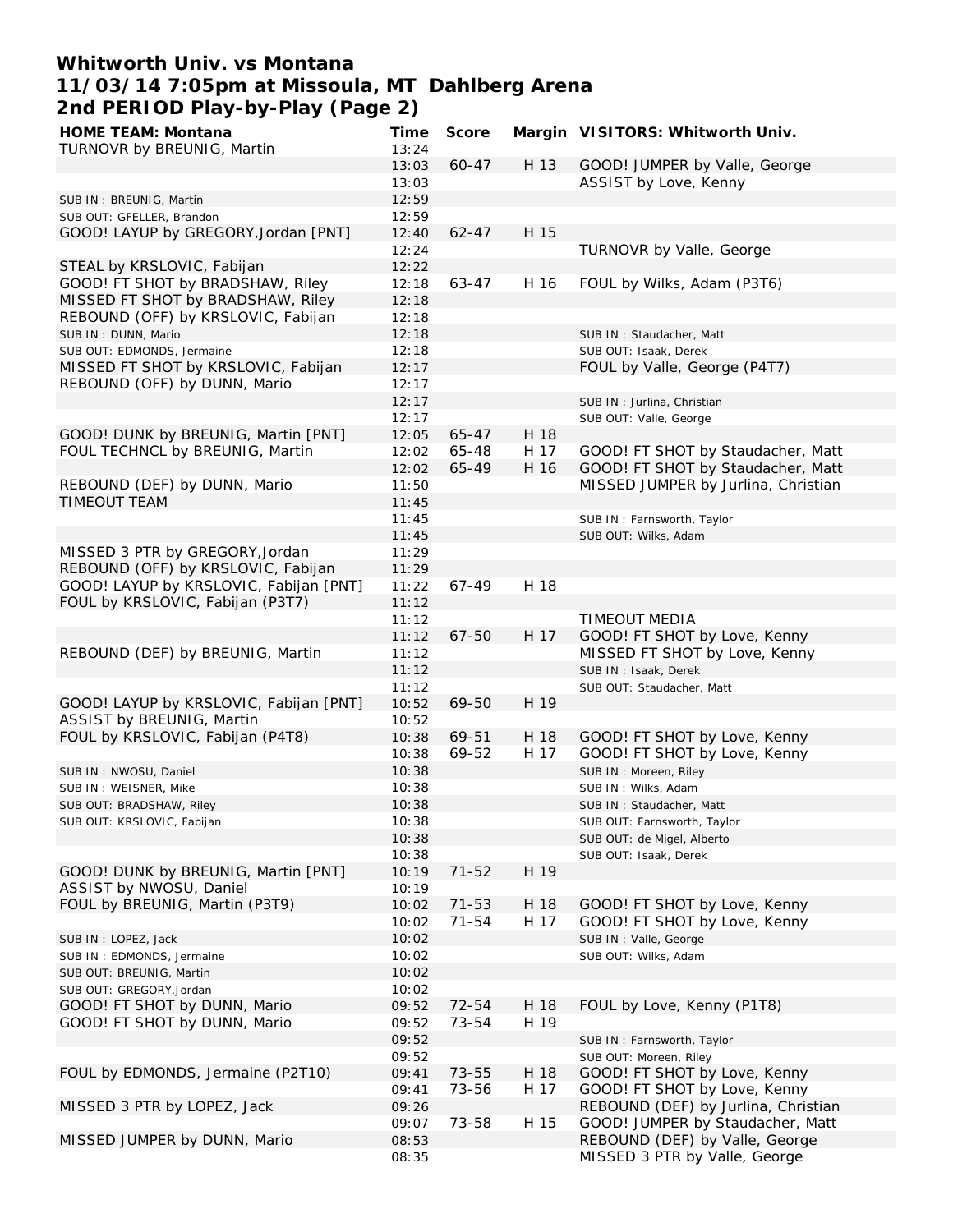## **Whitworth Univ. vs Montana 11/03/14 7:05pm at Missoula, MT Dahlberg Arena 2nd PERIOD Play-by-Play (Page 3)**

| <b>HOME TEAM: Montana</b>             | Time  | <b>Score</b> |      | Margin VISITORS: Whitworth Univ.         |
|---------------------------------------|-------|--------------|------|------------------------------------------|
| REBOUND (DEF) by EDMONDS, Jermaine    | 08:35 |              |      |                                          |
| GOOD! LAYUP by EDMONDS, Jermaine [PNT | 08:22 | 75-58        | H 17 |                                          |
|                                       | 07:58 | 75-60        | H 15 | GOOD! LAYUP by Valle, George [PNT]       |
|                                       | 07:58 |              |      | ASSIST by Farnsworth, Taylor             |
|                                       |       |              |      |                                          |
| FOUL by LOPEZ, Jack (P1T11)           | 07:58 |              |      |                                          |
|                                       | 07:58 |              |      | <b>TIMEOUT MEDIA</b>                     |
|                                       | 07:58 | $75 - 61$    | H 14 | GOOD! FT SHOT by Valle, George           |
| GOOD! FT SHOT by GREGORY, Jordan      | 07:45 | $76 - 61$    | H 15 | FOUL by Staudacher, Matt (P4T9)          |
| GOOD! FT SHOT by GREGORY, Jordan      | 07:45 | $77 - 61$    | H 16 |                                          |
| SUB IN: GREGORY, Jordan               | 07:45 |              |      |                                          |
| SUB OUT: NWOSU, Daniel                | 07:45 |              |      |                                          |
|                                       | 07:31 | $77-63$      | H 14 | GOOD! LAYUP by Farnsworth, Taylor [PNT]  |
|                                       | 07:31 |              |      | ASSIST by Staudacher, Matt               |
| GOOD! 3 PTR by EDMONDS, Jermaine      | 07:11 | 80-63        | H 17 |                                          |
|                                       | 07:00 | 80-65        | H 15 |                                          |
|                                       |       |              |      | GOOD! LAYUP by Farnsworth, Taylor [PNT]  |
|                                       | 07:00 |              |      | ASSIST by Valle, George                  |
| MISSED 3 PTR by DUNN, Mario           | 06:30 |              |      | REBOUND (DEF) by Jurlina, Christian      |
|                                       | 06:24 |              |      | MISSED JUMPER by Jurlina, Christian      |
|                                       | 06:24 |              |      | REBOUND (OFF) by Valle, George           |
| BLOCK by DUNN, Mario                  | 06:21 |              |      | MISSED LAYUP by Valle, George            |
| REBOUND (DEF) by DUNN, Mario          | 06:18 |              |      |                                          |
| MISSED FT SHOT by GREGORY, Jordan     | 06:13 |              |      | FOUL by Valle, George (P5T10)            |
| REBOUND (OFF) by (DEADBALL)           | 06:13 |              |      |                                          |
| MISSED FT SHOT by GREGORY, Jordan     | 06:13 |              |      | REBOUND (DEF) by Wilks, Adam             |
|                                       | 06:13 |              |      |                                          |
| SUB IN: BRADSHAW, Riley               |       |              |      | SUB IN: Isaak, Derek                     |
| SUB IN: BREUNIG, Martin               | 06:13 |              |      | SUB OUT: Valle, George                   |
| SUB OUT: LOPEZ, Jack                  | 06:13 |              |      |                                          |
| SUB OUT: WEISNER, Mike                | 06:13 |              |      |                                          |
|                                       | 06:11 |              |      | SUB IN: Wilks, Adam                      |
|                                       | 06:11 |              |      | SUB OUT: Staudacher, Matt                |
| FOUL by DUNN, Mario (P4T12)           | 06:00 | 80-66        | H 14 | GOOD! FT SHOT by Love, Kenny             |
|                                       | 06:00 |              |      | MISSED FT SHOT by Love, Kenny            |
|                                       | 06:00 |              |      | REBOUND (OFF) by (TEAM)                  |
| SUB IN: GFELLER, Brandon              | 06:00 |              |      |                                          |
| SUB OUT: DUNN, Mario                  | 06:00 |              |      |                                          |
| TIMEOUT TEAM                          | 05:58 |              |      |                                          |
|                                       | 05:58 |              |      | SUB IN: Staudacher, Matt                 |
|                                       | 05:58 |              |      | SUB IN: Moreen, Riley                    |
|                                       | 05:58 |              |      | SUB OUT: Isaak, Derek                    |
|                                       | 05:58 |              |      | SUB OUT: Wilks, Adam                     |
|                                       |       |              |      | MISSED LAYUP by Farnsworth, Taylor       |
|                                       | 05:46 |              |      |                                          |
|                                       | 05:46 |              |      | REBOUND (OFF) by Farnsworth, Taylor      |
|                                       | 05:46 | 80-68        | H 12 | GOOD! TIP-IN by Farnsworth, Taylor [PNT] |
| FOUL by BREUNIG, Martin (P4T13)       | 05:45 | 80-69        | H 11 | GOOD! FT SHOT by Farnsworth, Taylor      |
|                                       | 05:45 |              |      | SUB IN: Isaak, Derek                     |
|                                       | 05:45 |              |      | SUB OUT: Moreen, Riley                   |
| FOUL by GFELLER, Brandon (P4T14)      | 05:32 |              |      |                                          |
| TURNOVR by GFELLER, Brandon           | 05:32 |              |      |                                          |
| REBOUND (DEF) by GFELLER, Brandon     | 05:21 |              |      | MISSED JUMPER by Jurlina, Christian      |
| GOOD! LAYUP by GREGORY, Jordan [PNT]  | 05:12 | 82-69        | H 13 |                                          |
|                                       | 04:42 |              |      | MISSED LAYUP by Farnsworth, Taylor       |
|                                       | 04:42 |              |      | REBOUND (OFF) by Jurlina, Christian      |
| FOUL by BRADSHAW, Riley (P3T15)       | 04:40 | 82-70        | H 12 | GOOD! FT SHOT by Jurlina, Christian      |
|                                       | 04:40 | $82 - 71$    | H 11 | GOOD! FT SHOT by Jurlina, Christian      |
|                                       |       |              |      |                                          |
|                                       | 04:40 |              |      | TIMEOUT TEAM                             |
| SUB IN: LOPEZ, Jack                   | 04:40 |              |      |                                          |
| SUB OUT: BREUNIG, Martin              | 04:40 |              |      |                                          |
| GOOD! LAYUP by BRADSHAW, Riley [PNT]  | 04:34 | 84-71        | H 13 |                                          |
| REBOUND (DEF) by GREGORY, Jordan      | 04:21 |              |      | MISSED JUMPER by Love, Kenny             |
| TURNOVR by BRADSHAW, Riley            | 03:58 |              |      |                                          |
|                                       | 03:56 |              |      | STEAL by Staudacher, Matt                |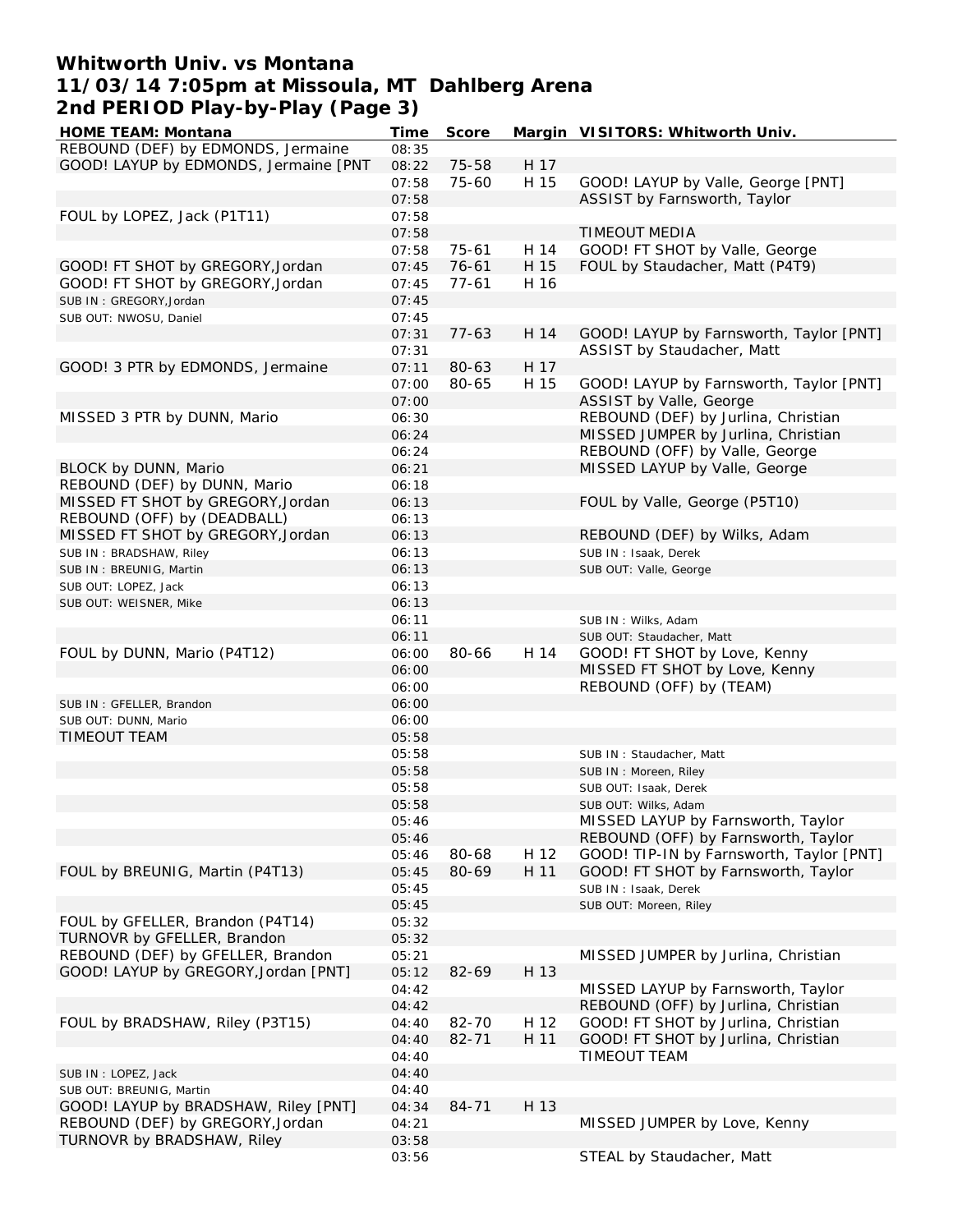# **Whitworth Univ. vs Montana 11/03/14 7:05pm at Missoula, MT Dahlberg Arena 2nd PERIOD Play-by-Play (Page 4)**

| <b>HOME TEAM: Montana</b>           | <b>Time</b> | <b>Score</b> |      | Margin VISITORS: Whitworth Univ.        |
|-------------------------------------|-------------|--------------|------|-----------------------------------------|
|                                     | 03:43       | 84-73        | H 11 | GOOD! LAYUP by Farnsworth, Taylor [PNT] |
| TURNOVR by GREGORY, Jordan          | 03:19       |              |      |                                         |
|                                     | 03:15       | 84-75        | H 9  | GOOD! LAYUP by Love, Kenny [FB/PNT]     |
|                                     | 03:10       |              |      | <b>TIMEOUT TEAM</b>                     |
|                                     | 03:10       |              |      | SUB IN: Thayer, Josh                    |
|                                     | 03:10       |              |      | SUB OUT: Staudacher, Matt               |
|                                     | 02:49       |              |      | FOUL by Thayer, Josh (P1T11)            |
| TIMEOUT MEDIA                       | 02:49       |              |      |                                         |
| GOOD! FT SHOT by GREGORY, Jordan    | 02:49       | 85-75        | H 10 |                                         |
| GOOD! FT SHOT by GREGORY, Jordan    | 02:49       | 86-75        | H 11 |                                         |
|                                     | 02:49       |              |      | SUB IN: Staudacher, Matt                |
|                                     | 02:49       |              |      | SUB OUT: Thayer, Josh                   |
| FOUL by KRSLOVIC, Fabijan (P5T16)   | 02:39       | 86-76        | H 10 | GOOD! FT SHOT by Love, Kenny            |
|                                     | 02:39       | 86-77        | H 9  | GOOD! FT SHOT by Love, Kenny            |
| SUB IN: DUNN, Mario                 | 02:39       |              |      |                                         |
| SUB IN: BREUNIG, Martin             | 02:39       |              |      |                                         |
| SUB IN : WEISNER, Mike              | 02:39       |              |      |                                         |
| SUB OUT: BRADSHAW, Riley            | 02:39       |              |      |                                         |
| SUB OUT: LOPEZ, Jack                | 02:39       |              |      |                                         |
| SUB OUT: GFELLER, Brandon           | 02:39       |              |      |                                         |
|                                     | 02:14       |              |      | SUB IN: Thayer, Josh                    |
|                                     | 02:14       |              |      | SUB OUT: Staudacher, Matt               |
| MISSED 3 PTR by EDMONDS, Jermaine   | 02:12       |              |      |                                         |
| REBOUND (OFF) by WEISNER, Mike      | 02:12       |              |      |                                         |
| GOOD! FT SHOT by DUNN, Mario        | 01:50       | 87-77        | H 10 | FOUL by Thayer, Josh (P2T12)            |
| MISSED FT SHOT by DUNN, Mario       | 01:50       |              |      | REBOUND (DEF) by Jurlina, Christian     |
|                                     | 01:50       |              |      | SUB IN: Staudacher, Matt                |
|                                     | 01:50       |              |      | SUB OUT: Thayer, Josh                   |
| REBOUND (DEF) by EDMONDS, Jermaine  | 01:35       |              |      | MISSED 3 PTR by Staudacher, Matt        |
| GOOD! FT SHOT by BREUNIG, Martin    | 01:19       | 88-77        | H 11 | FOUL by Farnsworth, Taylor (P2T13)      |
| MISSED FT SHOT by BREUNIG, Martin   | 01:19       |              |      | REBOUND (DEF) by Love, Kenny            |
|                                     | 01:12       |              |      | MISSED JUMPER by Jurlina, Christian     |
|                                     | 01:12       |              |      | REBOUND (OFF) by Farnsworth, Taylor     |
|                                     | 01:12       |              |      | TURNOVR by Farnsworth, Taylor           |
| GOOD! FT SHOT by GREGORY, Jordan    | 01:08       | 89-77        | H 12 | FOUL by Isaak, Derek (P2T14)            |
| GOOD! FT SHOT by GREGORY, Jordan    | 01:08       | 90-77        | H 13 |                                         |
|                                     | 01:08       |              |      | SUB IN: Thayer, Josh                    |
|                                     | 01:08       |              |      | SUB OUT: Staudacher, Matt               |
|                                     | 00:54       | 90-79        | H 11 | GOOD! JUMPER by Love, Kenny             |
|                                     | 00:54       |              |      | TIMEOUT TEAM                            |
| GOOD! LAYUP by DUNN, Mario [FB/PNT] | 00:51       | 92-79        | H 13 |                                         |
| ASSIST by EDMONDS, Jermaine         | 00:51       |              |      |                                         |
|                                     | 00:36       |              |      | TURNOVR by Isaak, Derek                 |
| GOOD! LAYUP by DUNN, Mario [PNT]    | 00:08       | 94-79        | H 15 |                                         |
|                                     |             |              |      |                                         |

Montana 94, Whitworth Univ. 79

|                                              | Off  | 2nd        | Fast |                 |                         |
|----------------------------------------------|------|------------|------|-----------------|-------------------------|
| 2nd period-only Paint T/O Chance Break Bench |      |            |      |                 |                         |
| Whitworth Univ. 20                           | ີ 10 | 6          | 4    | $\overline{11}$ | Score tied - 0 times.   |
| Montana 26                                   |      | $\sqrt{2}$ |      | 14              | Lead changed - 0 times. |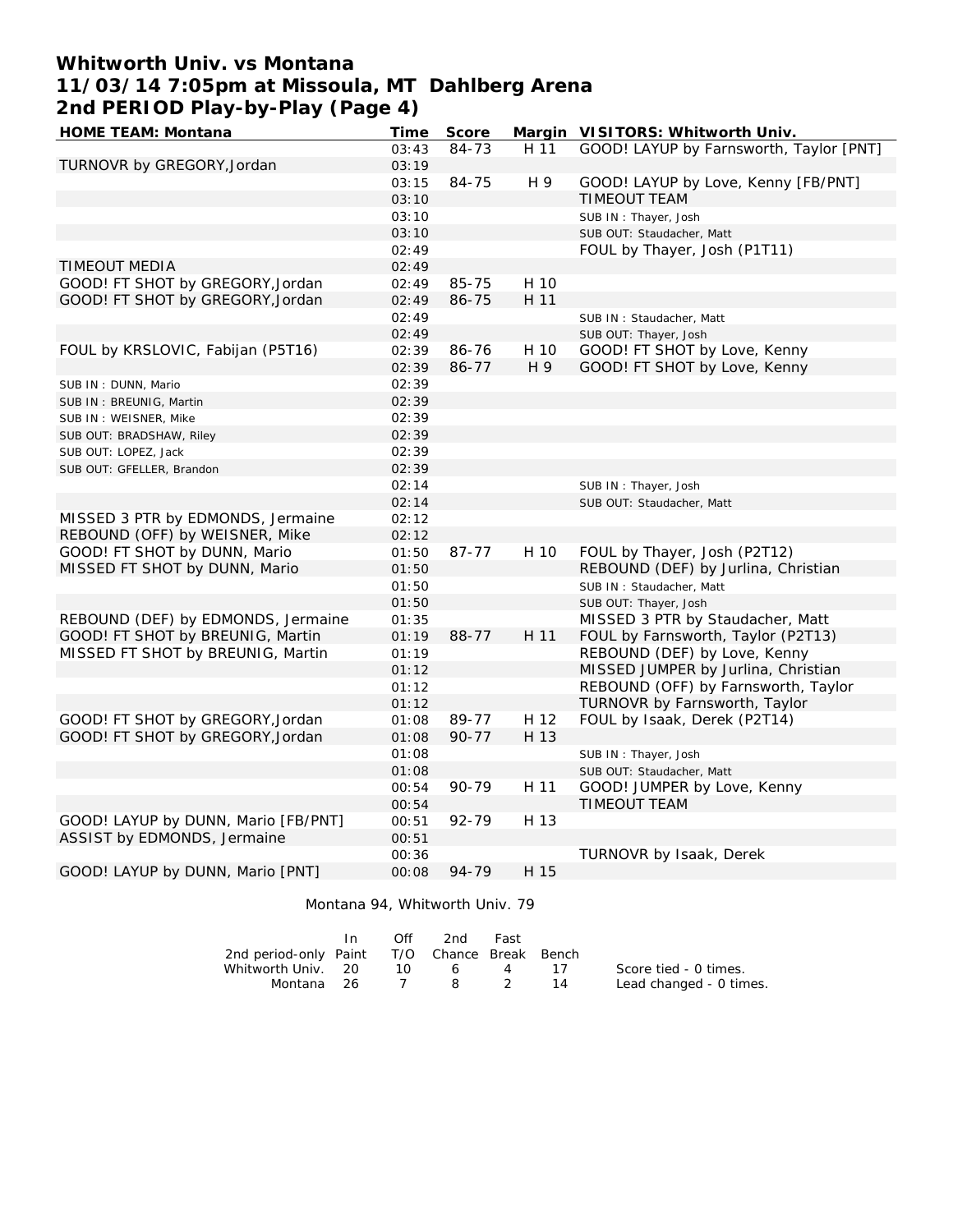#### **Official Basketball Box Score -- 1st Half-Only Whitworth Univ. vs Montana 11/03/14 7:05pm at Missoula, MT Dahlberg Arena**

#### **Whitworth Univ.**

|    |                               | Total     | $3-$ Ptr             |           |              | Rebounds       |                |                |                |          |          |          |                |          |
|----|-------------------------------|-----------|----------------------|-----------|--------------|----------------|----------------|----------------|----------------|----------|----------|----------|----------------|----------|
| ## | Player                        |           | FG-FGA FG-FGA FT-FTA |           |              |                | Off Def Tot    | <b>PF</b>      | ТP             | A        | TO       | Blk      | Stl            | Min      |
| 15 | Jurlina, Christian            | $0 - 5$   | $0-0$                | $2 - 2$   | 1            | 3              | 4              | 0              | 2              |          | 3        | $\Omega$ |                | 15       |
| 24 | Farnsworth, Taylor<br>f       | $2 - 3$   | $0-0$                | $0-0$     | $\Omega$     | 3              | 3              | $\mathbf{1}$   | $\overline{4}$ | $\Omega$ | $\Omega$ | $\Omega$ | $\overline{O}$ | 11       |
| 32 | Valle, George                 | $4 - 5$   | $0 - 0$              | $1 - 1$   | 1            | 1              | $\overline{2}$ | $\overline{2}$ | 9              |          | 3        | $\Omega$ |                | 10       |
| 01 | Brown, Kionte<br>$\mathbf{q}$ | $2 - 6$   | $1 - 2$              | $3 - 6$   | $\mathbf{O}$ | $\overline{O}$ | $\Omega$       | 1              | 8              |          | 3        | $\Omega$ | $\Omega$       | 14       |
| 03 | Staudacher, Matt<br>g         | $O - 1$   | $O - 1$              | $O-O$     | 0            | 0              | $\mathbf 0$    | 2              | 0              |          | 0        | $\Omega$ | $\Omega$       | 12       |
| 05 | Love, Kenny                   | $0 - 2$   | $O - 1$              | $1 - 2$   | O            | $\overline{2}$ | 2              | $\Omega$       | 1              | $\Omega$ | $\Omega$ | $\Omega$ |                | 13       |
| 22 | Isaak, Derek                  | $O - 1$   | $0 - 1$              | $1 - 1$   | 1            | $\Omega$       | 1              | $\Omega$       | 1              | $\Omega$ | $\Omega$ | $\Omega$ | $\Omega$       | 9        |
| 23 | Thayer, Josh                  | $O-O$     | $0 - 0$              | $0-0$     | $\Omega$     | $\Omega$       | $\Omega$       | $\Omega$       | $\overline{O}$ | $\Omega$ | $\Omega$ | $\Omega$ | $\overline{O}$ | $\Omega$ |
| 35 | Moreen, Riley                 | $0 - 0$   | $0 - 0$              | $0-0$     | O            | 1              | 1              | O              | 0              | $\Omega$ | $\Omega$ | $\Omega$ | 0              | 2        |
| 41 | de Migel, Alberto             | $0 - 0$   | $0 - 0$              | $0 - 0$   | $\Omega$     | $\overline{O}$ | $\Omega$       | $\Omega$       | $\overline{O}$ | $\Omega$ | $\Omega$ | $\Omega$ | $\overline{0}$ | 6        |
| 44 | Wilks, Adam                   | $2 - 3$   | $0-0$                | $2 - 2$   | 2            | $\Omega$       | 2              | 2              | 6              | $\Omega$ |          | $\Omega$ | $\Omega$       | 8        |
|    | Team                          |           |                      |           | 1            | 0              |                |                |                |          |          |          |                |          |
|    | <b>Totals</b>                 | $10 - 26$ | $1 - 5$              | $10 - 14$ | 6            | 10             | 16             | 8              | 31             | 4        | 10       | $\Omega$ | 3 <sup>1</sup> | 100      |
|    |                               |           |                      |           |              |                |                |                |                |          |          |          |                |          |

FG % 1st Half: 10-26 38.5% 3FG % 1st Half: 1-5 20.0% FT % 1st Half: 10-14 71.4%

#### **Montana**

|    |                        |              | Total     | 3-Ptr                |         |                | Rebounds |                |                |                |          |          |          |                |     |
|----|------------------------|--------------|-----------|----------------------|---------|----------------|----------|----------------|----------------|----------------|----------|----------|----------|----------------|-----|
| ## | Player                 |              |           | FG-FGA FG-FGA FT-FTA |         |                |          | Off Def Tot    | <b>PF</b>      | ТP             | A        | TO       | Blk      | Stll           | Min |
| 12 | <b>BREUNIG, Martin</b> |              | $4 - 7$   | $O - 1$              | $1 - 2$ | 3              | 2        | 5              |                | 9              | 0        | O        | $\Omega$ |                | 13  |
| 24 | KEMP, Chris            |              | $2 - 3$   | $0 - 0$              | $O - 1$ | 1              | 5        | 6              | $\Omega$       | $\overline{4}$ | $\Omega$ | 3        | $\Omega$ | $\Omega$       | 12  |
| 33 | WEISNER, Mike          |              | $0 - 0$   | $0 - 0$              | $0-0$   | 0              | 0        | $\mathbf 0$    | 3              | 0              | $\Omega$ |          | $\Omega$ |                | 4   |
| 01 | DUNN, Mario            | $\mathbf{q}$ | $1 - 2$   | $0 - 0$              | $0-0$   | $\Omega$       | 2        | $\overline{2}$ | $\overline{2}$ | $\overline{2}$ |          | 2        | $\Omega$ |                | 15  |
| 10 | GREGORY, Jordan        | g            | $1 - 3$   | $1 - 2$              | $0-0$   | 0              |          |                |                | 3              | 4        |          | $\Omega$ | O              | 13  |
| 02 | <b>BRADSHAW, Riley</b> |              | $2 - 3$   | $1 - 1$              | $0 - 0$ | $\overline{0}$ | $\Omega$ | $\Omega$       | 2              | 5              | $\Omega$ |          | $\Omega$ | $\Omega$       | 6   |
| 14 | EDMONDS, Jermaine      |              | $5 - 7$   | $4 - 5$              | $O-O$   | 0              | $\Omega$ | O              |                | 14             | $\Omega$ | $\Omega$ | $\Omega$ | O              | 15  |
| 20 | KRSLOVIC, Fabijan      |              | $1 - 2$   | $0 - 0$              | $2 - 3$ | 1              | 1        | $\overline{2}$ |                | 4              | $\Omega$ | $\Omega$ | $\Omega$ | $\Omega$       | 6   |
| 22 | NWOSU, Daniel          |              | $0-0$     | $0-0$                | $O-O$   | 0              | 0        | 0              | $\Omega$       | 0              | $\Omega$ | $\Omega$ | $\Omega$ | $\Omega$       | 0   |
| 31 | LOPEZ, Jack            |              | $0 - 1$   | $0 - 1$              | $0 - 0$ | $\Omega$       | $\Omega$ | $\Omega$       | $\Omega$       | $\overline{O}$ | $\Omega$ | $\Omega$ | $\Omega$ | $\overline{O}$ | 5   |
| 34 | GFELLER, Brandon       |              | $2 - 4$   | $2 - 3$              | $0-0$   | 1              | $\Omega$ | 1              | 2              | 6              |          | $\Omega$ | $\Omega$ | $\overline{2}$ | 11  |
|    | Team                   |              |           |                      |         |                |          | 2              |                |                |          |          |          |                |     |
|    | Totals                 |              | $18 - 32$ | $8 - 13$             | $3 - 6$ | 7              | 12       | 9              | 13             | 47             | 12       | 8        | 0        | 4              | 100 |

FG % 1st Half: 18-32 56.3% 3FG % 1st Half: 8-13 61.5% FT % 1st Half: 3-6 50.0%

Officials: Chris Rastatter, Eric Curry, Jeff Flowers Technical fouls: Whitworth Univ.-None. Montana-BREUNIG, Martin. Attendance: 2542

| Score by periods | 1st | Total |
|------------------|-----|-------|
| Whitworth Univ.  |     |       |
| <b>IMontana</b>  |     |       |